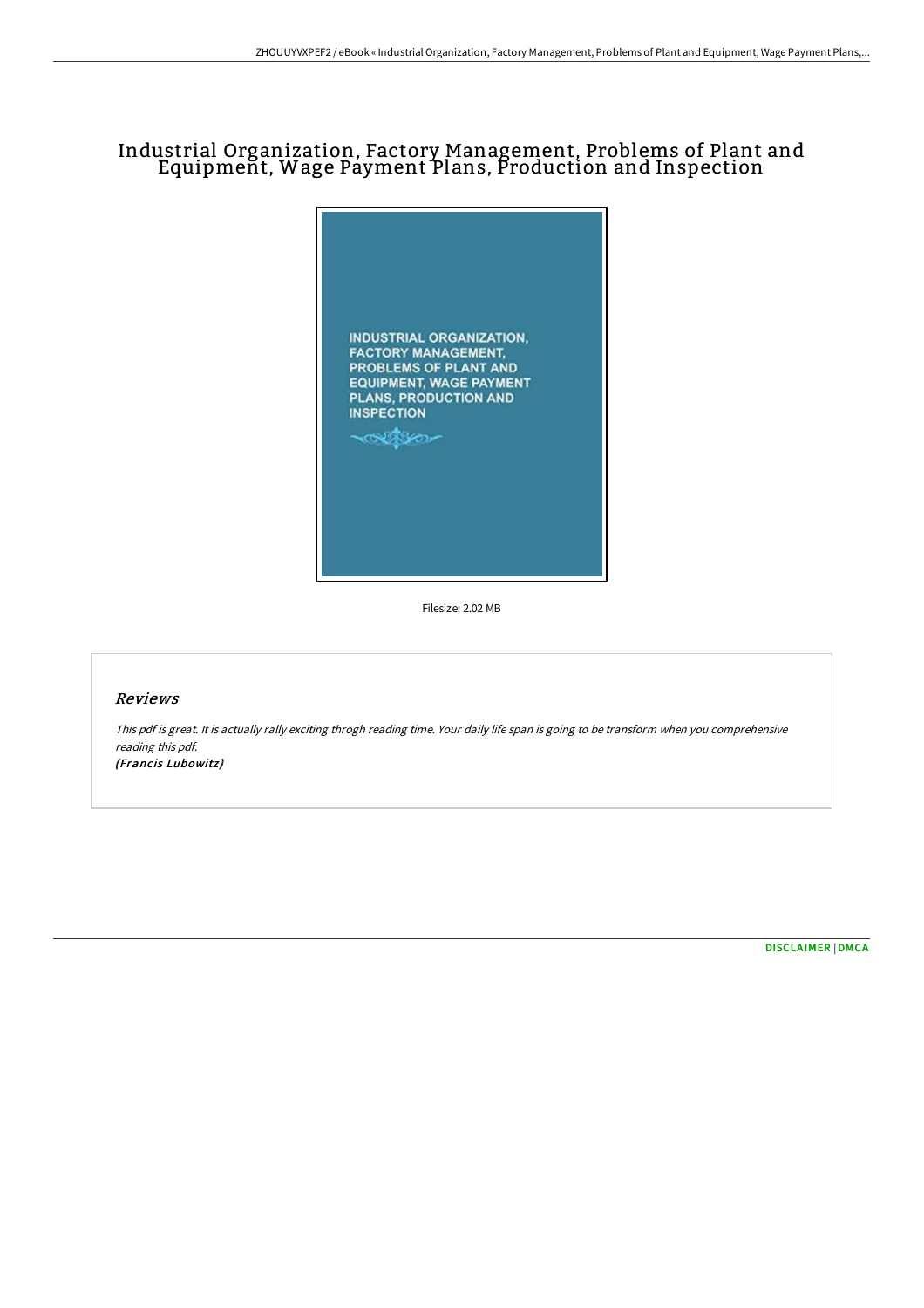# INDUSTRIAL ORGANIZATION, FACTORY MANAGEMENT, PROBLEMS OF PLANT AND EQUIPMENT, WAGE PAYMENT PLANS, PRODUCTION AND INSPECTION



Rarebooksclub.com, United States, 2013. Paperback. Book Condition: New. 246 x 189 mm. Language: English . Brand New Book \*\*\*\*\* Print on Demand \*\*\*\*\*.This historic book may have numerous typos and missing text. Purchasers can usually download a free scanned copy of the original book (without typos) from the publisher. Not indexed. Not illustrated. 1914 edition. Excerpt: . inspected, repacked, the material loaded on a truck and taken to the shipping room where the covers of the boxes are nailed on. Some of the material going into bottles must remain uncorked for from twenty-four to thirty-six hours. Bottles containing this material are sent up into a temporary storage room where they undergo additional handling. There is a continual picking up and putting down of material, constant wastes of energy and time. This occurs in every factory to a more or less extent, the amount depending in a great measure upon the consideration given the subject of transporting materials in the most economical and efficient manner. If this factory had been designed with a view to eflicient routing and transporting of the factory products, the bottles would have been placed in some form of conveyor and passed directly to the cleaning department, from there to the filling department, where they would be filled without leaving the conveyor, and then passed on to the inspection, corking and labeling departments. The material to remain uncorked for a certain period would pass on to a storage conveyor and, after remaining for the required length of time, would be returned by the same conveyor and passed on to the inspection and packing departments with only one handling. The loss of time and the consequent increase in cost of production is wholly due to the failure to plan production so that it will follow straight paths from...

 $\mathbb{R}$ Read Industrial [Organization,](http://techno-pub.tech/industrial-organization-factory-management-probl.html) Factory Management, Problems of Plant and Equipment, Wage Payment Plans, Production and Inspection Online

h Download PDF Industrial [Organization,](http://techno-pub.tech/industrial-organization-factory-management-probl.html) Factory Management, Problems of Plant and Equipment, Wage Payment Plans, Production and Inspection